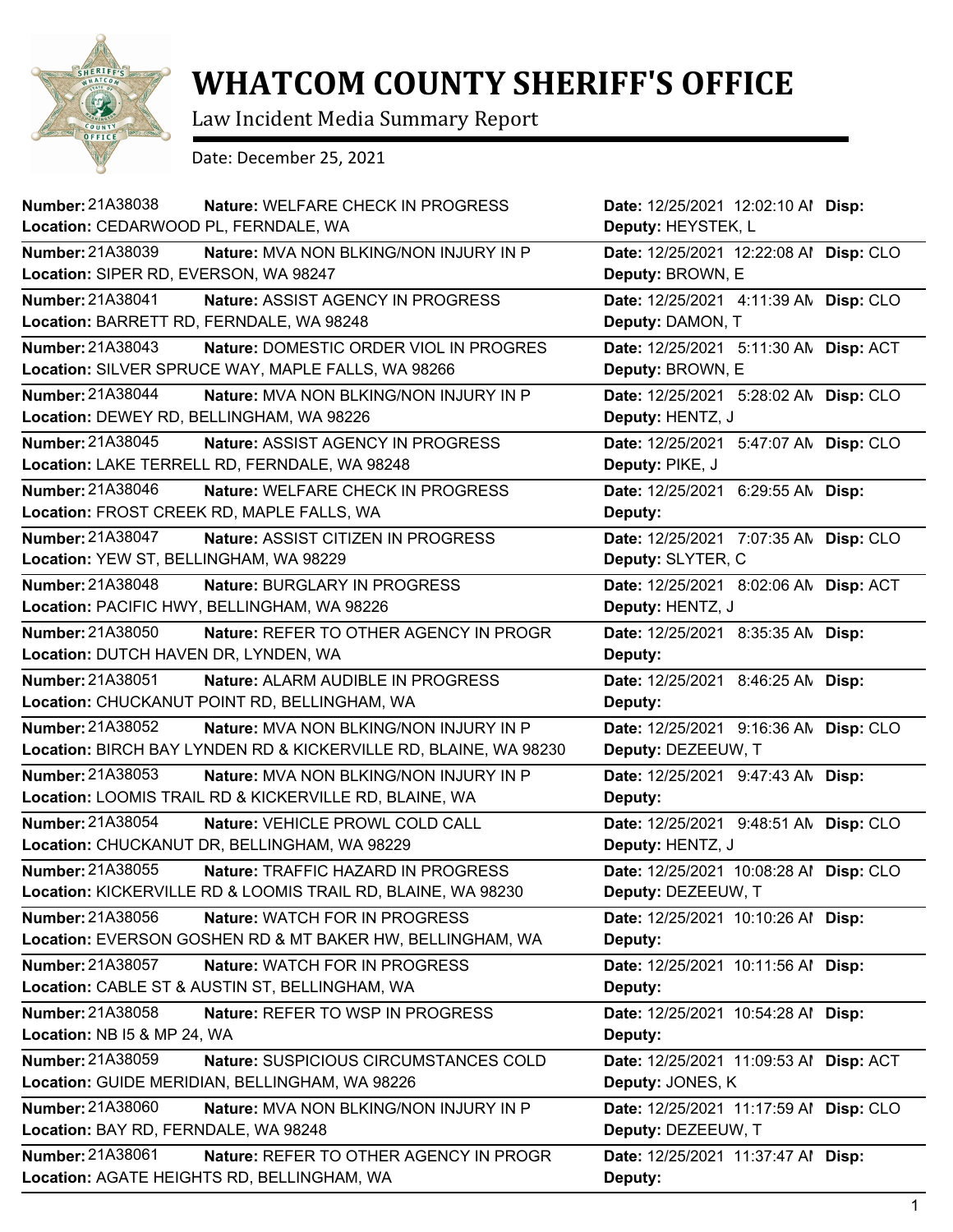| Number: 21A38062<br>Nature: REFER TO OTHER AGENCY IN PROGR                           | Date: 12/25/2021 11:41:40 Al Disp:     |
|--------------------------------------------------------------------------------------|----------------------------------------|
| Location: ACADEMY RD, BELLINGHAM, WA                                                 | Deputy:                                |
| Number: 21A38063<br>Nature: SECURITY CHECK IN PROGRESS                               | Date: 12/25/2021 11:42:47 Al Disp:     |
| Location: MITCHELL WA, BELLINGHAM, WA                                                | Deputy:                                |
| Number: 21A38064<br>Nature: MVA NON BLKING/NON INJURY IN P                           | Date: 12/25/2021 11:41:31 Al Disp: CLO |
| Location: HANNEGAN RD, BELLINGHAM, WA 98226                                          | Deputy: SLYTER, C                      |
| Number: 21A38065<br>Nature: TRAFFIC HAZARD IN PROGRESS                               | Date: 12/25/2021 11:44:42 Al Disp:     |
| Location: E LAKE SAMISH DR, BELLINGHAM, WA                                           | Deputy:                                |
| Number: 21A38066<br>Nature: MVA NON BLKING/NON INJURY IN P                           | Date: 12/25/2021 11:47:21 Al Disp:     |
| Location: ULRICH RD & CHURCH RD, FERNDALE, WA                                        | Deputy:                                |
| Number: 21A38067<br>Nature: WATCH FOR IN PROGRESS                                    | Date: 12/25/2021 12:21:24 PI Disp:     |
| Location: SHINTAFFER RD & BIRCH BAY DR, BLAINE, WA                                   | Deputy:                                |
| Number: 21A38068<br>Nature: REFER TO WSP IN PROGRESS                                 | Date: 12/25/2021 12:25:16 PI Disp:     |
| Location: SB I5 NO & LAKE SAMISH DR, BELLINGHAM, WA                                  | Deputy:                                |
| Number: 21A38069<br>Nature: MVA NON BLKING/NON INJURY IN P                           | Date: 12/25/2021 12:29:57 PI Disp:     |
| Location: W HEMMI RD & OLD GUIDE RD, BELLINGHAM, WA                                  | Deputy: HENTZ, J                       |
| Number: 21A38070<br>Nature: THEFT COLD CALL                                          | Date: 12/25/2021 12:50:40 PI Disp: CLO |
| Location: GOODWIN RD, EVERSON, WA 98247                                              | Deputy: JONES, K                       |
| Number: 21A38071<br>Nature: ALARM AUDIBLE IN PROGRESS                                | Date: 12/25/2021 1:13:12 PM Disp:      |
| Location: W AXTON RD, FERNDALE, WA                                                   | Deputy:                                |
| Number: 21A38072<br>Nature: TRAFFIC HAZARD IN PROGRESS                               | Date: 12/25/2021 1:23:44 PM Disp:      |
| Location: CABLE ST & GENEVA SHORE LN, BELLINGHAM, WA                                 | Deputy:                                |
| Number: 21A38073<br>Nature: MVA BLOCKING IN PROGRESS                                 | Date: 12/25/2021 1:32:56 PN Disp: CLO  |
| Location: W BADGER RD & DELTA LINE RD, CUSTER, WA 98240                              | Deputy: DEZEEUW, T                     |
| Number: 21A38074<br>Nature: HARASSMENT COLD CALL                                     | Date: 12/25/2021 2:00:39 PN Disp: CLO  |
| Location: EDWARDS DR, POINT ROBERTS, WA 98281                                        | Deputy: LEACH, T                       |
| Number: 21A38075<br>Nature: BURGLARY COLD CALL                                       | Date: 12/25/2021 2:02:25 PN Disp: CLO  |
| Location: REESE HILL RD, SUMAS, WA 98295                                             | Deputy: JAMES, J                       |
| Number: 21A38076<br>Nature: WATCH FOR IN PROGRESS                                    | Date: 12/25/2021 2:05:16 PM Disp:      |
| Location: BIRCH BAY LYNDEN RD, CUSTER, WA                                            | Deputy:                                |
| <b>Number: 21A38077</b><br>Nature: VANDALISM COLD CALL                               | Date: 12/25/2021 2:26:07 PM Disp:      |
| Location: BENNETT DR, BELLINGHAM, WA                                                 | Deputy: HENTZ, J                       |
| Number: 21A38078<br>Nature: SUSPICIOUS VEHICLE IN PROGRESS                           | Date: 12/25/2021 2:36:43 PM Disp: CLO  |
| Location: VISTA DR & DELTA LINE RD, FERNDALE, WA 98248                               | Deputy: VANDYKE, F                     |
| Number: 21A38079<br>Nature: ALARM AUDIBLE IN PROGRESS                                | Date: 12/25/2021 2:46:13 PM Disp:      |
| Location: HANNEGAN RD, BELLINGHAM, WA                                                | Deputy:                                |
| Number: 21A38080<br>Nature: DOMESTIC PHYSICAL IN PROGRESS                            | Date: 12/25/2021 3:17:24 PM Disp: CAA  |
| Location: MISSION RD, EVERSON, WA 98247                                              | Deputy: JAMES, J                       |
| Arrested: COOPER, SHEILA L.<br>Age: 35                                               |                                        |
| Offenses: False Information or Report, Malicious Mischief 2nd DV, Harassment, Felony |                                        |
| Number: 21A38081<br>Nature: CIVIL PROBLEM COLD CALL                                  | Date: 12/25/2021 3:19:49 PM Disp: CLO  |
| Location: E AXTON RD, BELLINGHAM, WA 98226                                           | Deputy: JONES, K                       |
| Number: 21A38082<br>Nature: MVA NON BLKING/NON INJURY IN P                           | Date: 12/25/2021 3:22:53 PM Disp: CLO  |
| Location: LAKE LOUISE DR, BELLINGHAM, WA 98229                                       | Deputy: YORK, T                        |
| Number: 21A38083<br>Nature: ASSIST CITIZEN IN PROGRESS                               | Date: 12/25/2021 3:29:07 PM Disp:      |
| Location: WINTERCRESS WA & LOUISE VIEW DR, BELLINGHAM, WA                            | Deputy:                                |
| Number: 21A38084<br>Nature: TRAFFIC SIGNAL/SIGN IN PROGRES                           | Date: 12/25/2021 3:42:43 PM Disp:      |
| Location: MORNINGSIDE DR & LINCOLN RD, BLAINE, WA                                    | Deputy:                                |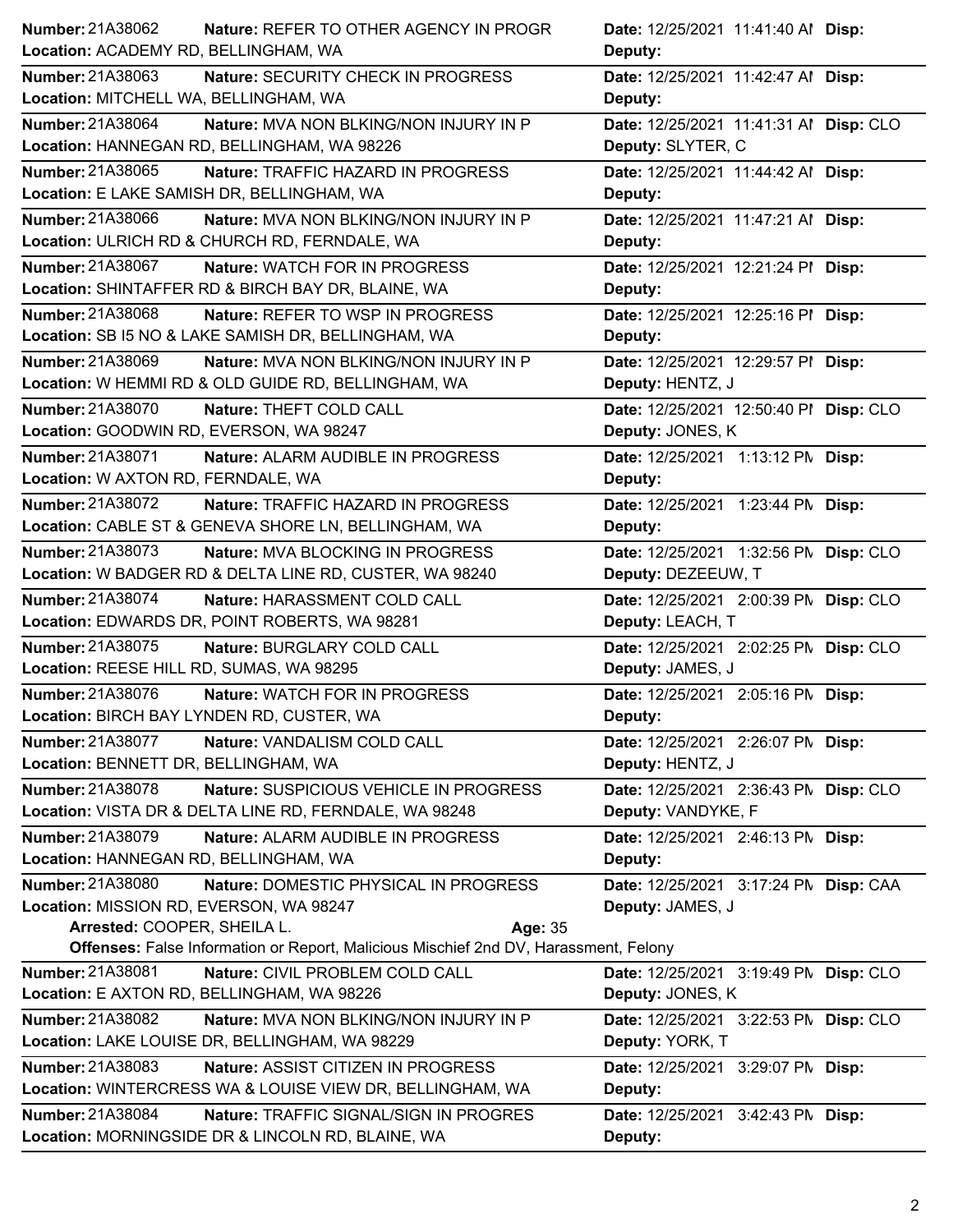| Number: 21A38085                          | <b>Nature: WELFARE CHECK IN PROGRESS</b>              | Date: 12/25/2021 3:47:14 PM Disp:     |
|-------------------------------------------|-------------------------------------------------------|---------------------------------------|
| Location: CHATEAU RD, MAPLE FALLS, WA     |                                                       | Deputy: YORK, T                       |
| Number: 21A38086                          | <b>Nature: MVA NON BLKING/NON INJURY IN P</b>         | Date: 12/25/2021 3:57:18 PN Disp: CLO |
|                                           | Location: BAY RD & VALLEY VIEW RD, FERNDALE, WA 98248 | Deputy: VANDYKE, F                    |
| Number: 21A38087                          | <b>Nature: WATCH FOR IN PROGRESS</b>                  | Date: 12/25/2021 4:05:03 PM Disp:     |
|                                           | Location: BIRCH POINT RD & SELDER RD, BLAINE, WA      | Deputy:                               |
| Number: 21A38088                          | <b>Nature: MVA NON BLKING/NON INJURY IN P</b>         | Date: 12/25/2021 4:13:50 PM Disp:     |
|                                           | Location: LAKE WHATCOM BL, SEDRO WOOLLEY, WA          | Deputy:                               |
| Number: 21A38089                          | Nature: CIVIL PROBLEM COLD CALL                       | Date: 12/25/2021 4:21:10 PM Disp:     |
| Location: GRANDVIEW RD, FERNDALE, WA      |                                                       | Deputy: WRIGHT, M                     |
| Number: 21A38090                          | Nature: DOMESTIC VERBAL IN PROGRESS                   | Date: 12/25/2021 4:49:38 PM Disp:     |
| Location: E LAUREL RD, BELLINGHAM, WA     |                                                       | Deputy:                               |
| Number: 21A38092                          | Nature: TRESPASS IN PROGRESS                          | Date: 12/25/2021 5:04:27 PM Disp:     |
| Location: MT BAKER HW, MAPLE FALLS, WA    |                                                       | Deputy: WRIGHT, M                     |
| Number: 21A38093                          | Nature: MVA BLOCKING IN PROGRESS                      | Date: 12/25/2021 5:04:07 PM Disp:     |
|                                           | Location: GUIDE MERIDIAN & BADGER RD, LYNDEN, WA      | Deputy:                               |
| <b>Number: 21A38094</b>                   | Nature: MVA NON BLKING/NON INJURY IN P                | Date: 12/25/2021 5:23:36 PM Disp:     |
|                                           | Location: LOOMIS TRAIL RD & PORTAL WA, BLAINE, WA     | Deputy:                               |
| Number: 21A38095                          | Nature: SERVE WARRANT IN PROGRESS                     | Date: 12/25/2021 5:36:08 PM Disp:     |
| Location: PACIFIC HW, BLAINE, WA          |                                                       | Deputy:                               |
| Number: 21A38096                          | Nature: DOMESTIC PHYSICAL IN PROGRESS                 | Date: 12/25/2021 5:53:43 PM Disp:     |
| Location: MISSION RD, EVERSON, WA         |                                                       | Deputy:                               |
| Number: 21A38097                          | Nature: FIREWORKS IN PROGRESS                         | Date: 12/25/2021 6:52:50 PM Disp:     |
| Location: DEMING RD, DEMING, WA           |                                                       | Deputy:                               |
|                                           |                                                       |                                       |
| Number: 21A38098                          | Nature: MVA NON BLKING/NON INJURY IN P                | Date: 12/25/2021 6:56:31 PM Disp:     |
| Location: ALDRICH RD, BELLINGHAM, WA      |                                                       | Deputy:                               |
| Number: 21A38099                          | <b>Nature: WATCH FOR IN PROGRESS</b>                  | Date: 12/25/2021 7:05:50 PM Disp:     |
|                                           | Location: KELLY RD & NOON RD, BELLINGHAM, WA          | Deputy:                               |
| Number: 21A38100                          | Nature: HIT AND RUN IN PROGRESS                       | Date: 12/25/2021 7:07:44 PM Disp: CLO |
| Location: W AXTON RD, FERNDALE, WA 98248  |                                                       | Deputy: INGERMANN, N                  |
| Number: 21A38101                          | Nature: ALARM AUDIBLE IN PROGRESS                     | Date: 12/25/2021 7:15:22 PN Disp: CLO |
| Location: OCEAN MIST DR, BLAINE, WA 98230 |                                                       | Deputy: VANDYKE, F                    |
| Number: 21A38102                          | Nature: ALARM AUDIBLE IN PROGRESS                     | Date: 12/25/2021 7:19:55 PM Disp:     |
| Location: SALASHAN PK, FERNDALE, WA       |                                                       | Deputy:                               |
| Number: 21A38104                          | Nature: ASSIST AGENCY IN PROGRESS                     | Date: 12/25/2021 7:57:47 PM Disp:     |
| Location: E BADGER RD, EVERSON, WA        |                                                       | Deputy: HESTER, C                     |
| Number: 21A38105                          | Nature: WATCH FOR IN PROGRESS                         | Date: 12/25/2021 8:00:49 PM Disp:     |
| Location: CIMARRON WA & KENDALL RD, WA    |                                                       | Deputy:                               |
| Number: 21A38106                          | Nature: ALARM AUDIBLE IN PROGRESS                     | Date: 12/25/2021 8:12:53 PM Disp:     |
| Location: SALASHAN PK, FERNDALE, WA       |                                                       | Deputy:                               |
| Number: 21A38107                          | Nature: CIVIL PROBLEM IN PROGRESS                     | Date: 12/25/2021 8:10:57 PN Disp: UNF |
|                                           | Location: DEER CREEK DR, FERNDALE, WA 98248           | Deputy: PIKE, J                       |
| Number: 21A38108                          | Nature: REFER TO WSP IN PROGRESS                      | Date: 12/25/2021 8:18:06 PM Disp:     |
|                                           | Location: GUIDE MERIDIAN & BADGER RD, LYNDEN, WA      | Deputy:                               |
| Number: 21A38109                          | Nature: TROUBLE W/SUBJECT IN PROGRESS                 | Date: 12/25/2021 8:41:18 PM Disp:     |
| Location: MITCHELL WA, BELLINGHAM, WA     |                                                       | Deputy: PIKE, J                       |
| Number: 21A38110                          | Nature: TRAFFIC HAZARD IN PROGRESS                    | Date: 12/25/2021 9:09:20 PM Disp:     |